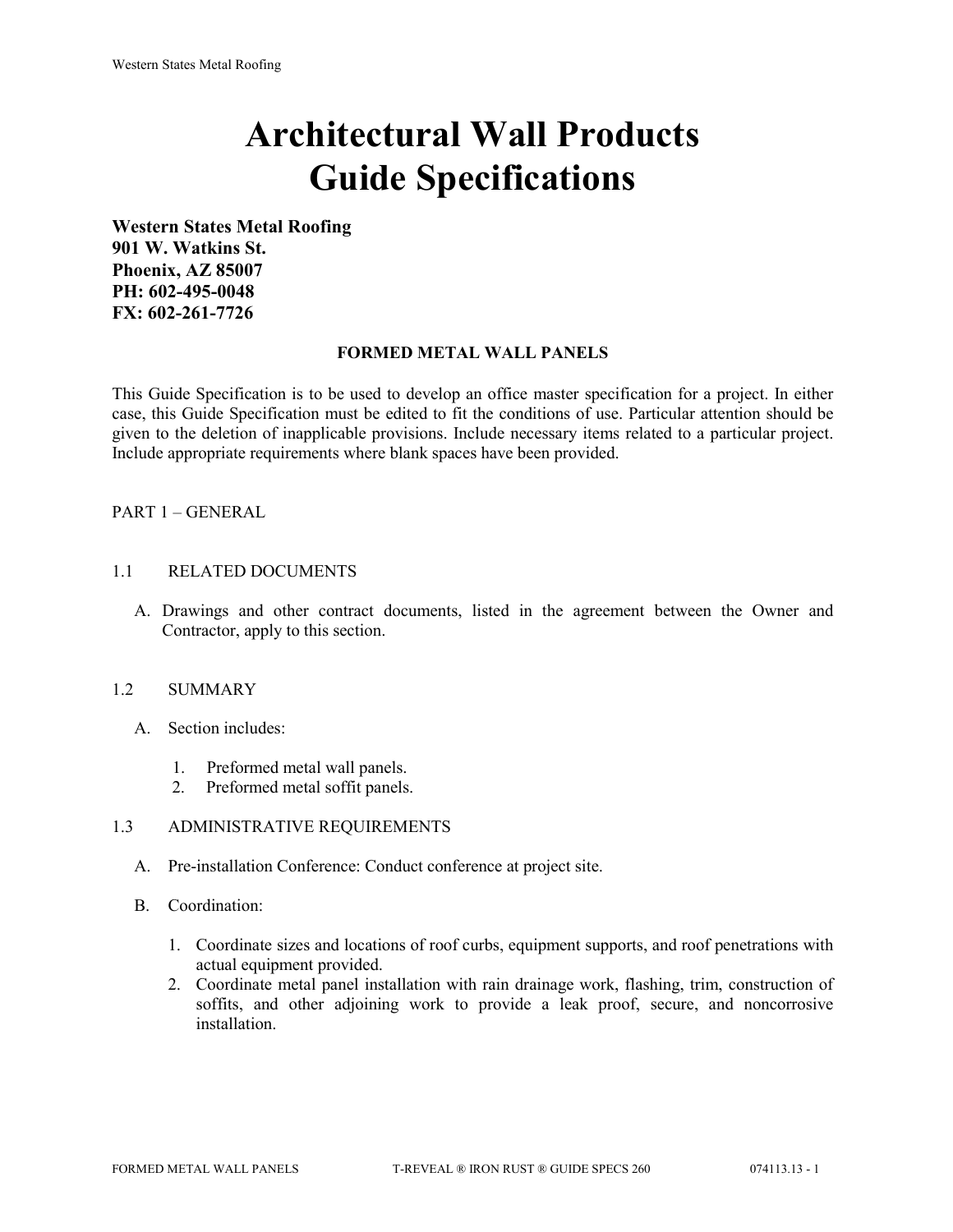## 1.4 SUBMITTALS

- A. Product Data:
	- 1. Include construction details, material descriptions, dimensions of individual components and profiles and finishes for each type of panel and accessory.
- B. Shop Drawings:
	- 1. Include fabrication and installation layouts of metal panels; details of edge conditions, joints, panel profiles, corners, anchorages, attachment system, trim, flashings, closures, accessories and special details.
	- 2. Accessories: Include details of the flashing, trim, and anchorage systems, at a scale of not less than 1-1/2 inches per 12 inches.
- C. Samples:
	- 1. Metal Panels: 12 inches long by actual panel width. Include fasteners, closures, and other metal panel accessories.
- D. Qualification Data: For Installer.
- E. Product Test Reports: For each product, for tests performed by a qualified testing agency.
- F. Filed quality control reports.
- G. Sample Warranties: For special warranties.
- 1.5 QUALITY ASSURANCE
	- A. Installer Qualifications: An entity that employs installers and supervisors who have a minimum of 3 years' experience in the installation of metal roof / wall panels.
	- B. Mockups: Build mockup; to verify selections made under sample submittals and to demonstrate aesthetic effects and set quality standards for fabrication and installation.
- 1.6 DELIVERY, STORAGE AND HANDLING
	- A. Deliver components, metal panels and other manufactured items so as not to be damaged or deformed. Package metal panels for protection during transportation and handling.
	- B. Store metal panels in a manner to prevent bending, warping, twisting and surface damage.
	- C. Stack metal panels horizontally on platforms or pallets, covered with suitable weather tight and ventilated covering. Store metal panels to ensure dryness with positive slope for drainage of water. Do not store metal panels in contact with other materials that might cause staining, denting or other surface damage.
	- D. Retain strippable protective covering on metal panels during installation.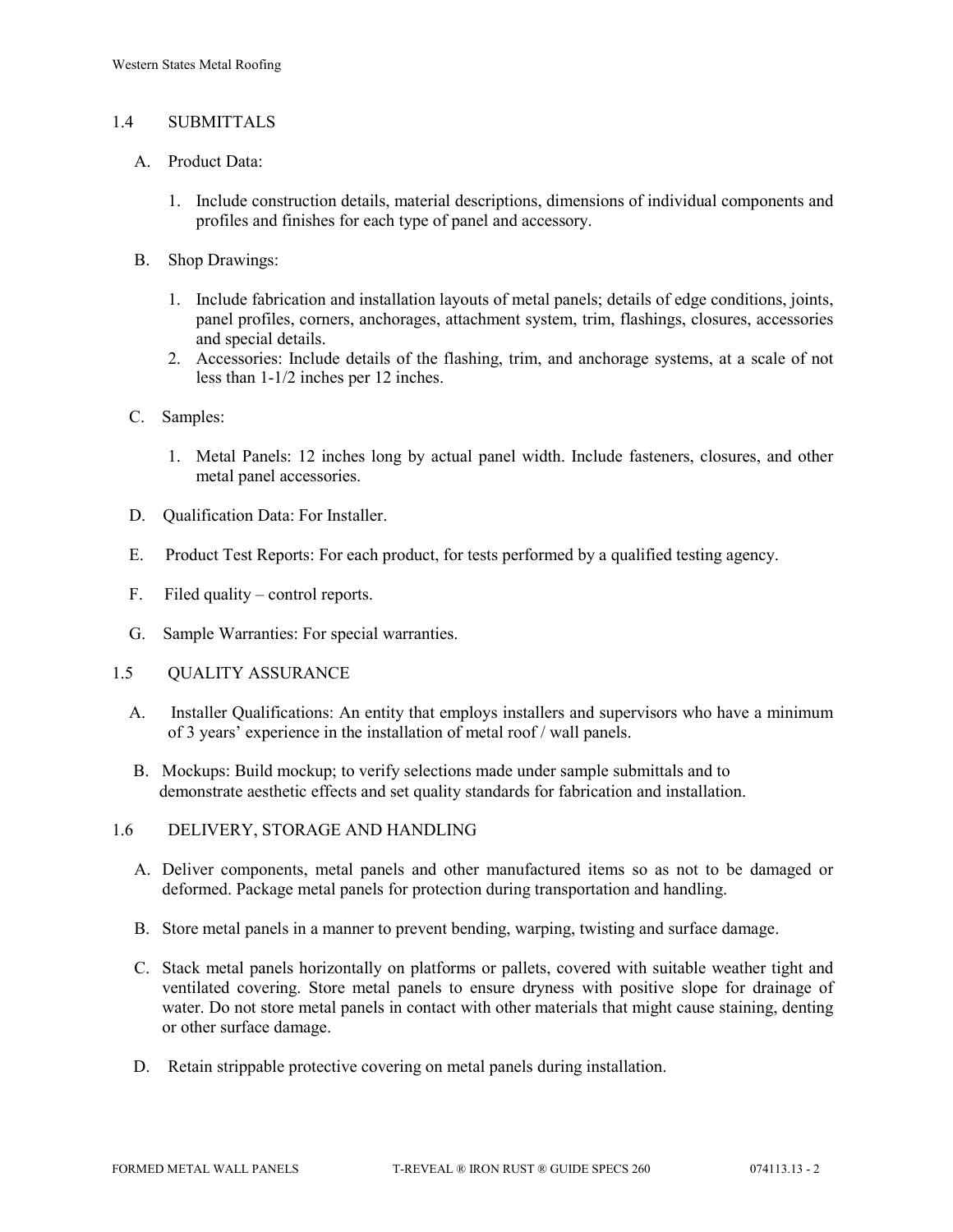## 1.7 FIELD CONDITIONS

A. Weather Limitations: Proceed with installation only when existing and forecasted weather conditions permit assembly of metal panels to be performed according to manufacturers' written instructions and warranty requirements.

## 1.8 WARRANTY

- A. MANUFACTURER'S PRODUCT WARRANTY
	- 1. Manufacturer's standard coating performance warranty, as available for specified installation and environmental conditions. (Contact a WSMR Representative to determine actual warranty criteria)

## B. CONTRACTORS WARRANTY

1. Warrant panels, flashings, sealants, fasteners, and accessories against defective materials and/ or workmanship, to remain watertight and weatherproof with normal usage for two (2) years following Project Substantial Completion date.

## PART 2 – PRODUCTS

## 2.1 MANUFACTURER

 A. Western States Decking, Inc., DBA - Western States Metal Roofing, 901 W. Watkins St., Phoenix, AZ 85007; Ph: (877) 787-5467, Fax: (602) 261-7726.

Email: [sales@paintedrustedroofing.com](mailto:sales@paintedrustedroofing.com) Website: [www.paintedrustedroofing.com](http://www.paintedrustedroofing.com/)

B. Substitutions: In accordance with contract documents.

# 2.2 METAL WALL PANELS

- A. Flush- Profile: Formed with vertical panel edges and a flat pan between panel edges; with flush or reveal joint between panels.
	- 1. Panel Designation: T-Reveal ® Panel
	- 2. ASTM A653 Galvanized G-90 Minimum
		- a. Nominal Thickness: [26 Gauge]
		- a. Exterior Finish Available In: Cool Tech ® SMP (Siliconized Modified Polyester)
			- i. Iron Rust ®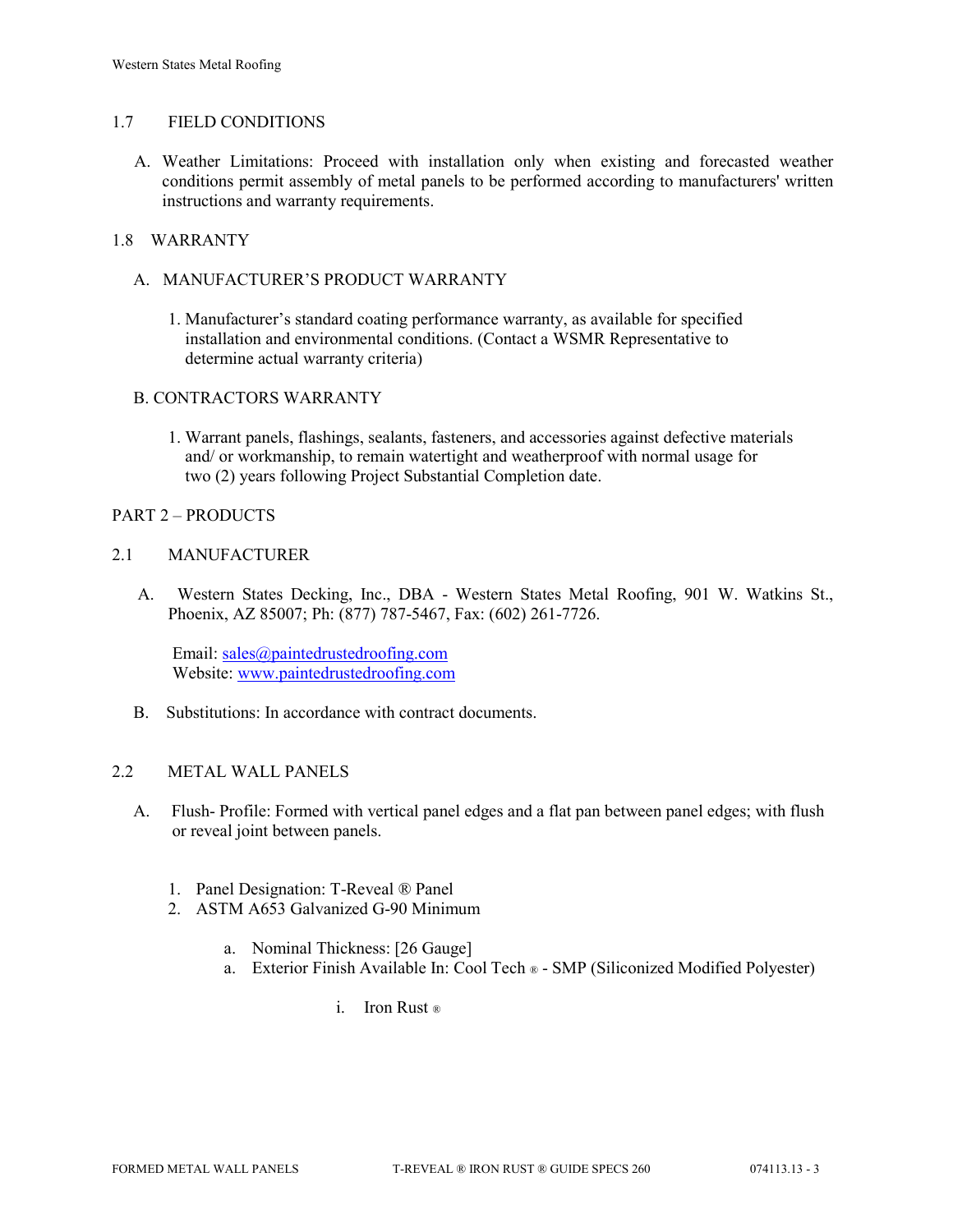- 3. Grade of Steel:
	- a. 26 Gauge Grade 80
- 4. Panel Width: [**12 inches**]
- 5. Panel Height: Nominal 1.5 inch
- 6. Max Length:  $20^\circ 0$ "

# 2.3 ACCESSORIES

- A. Self-Adhering, High- Temperature Underlayment: Provide self-adhering, cold applied, sheet underlayment, a minimum of 30 mils thick, specifically designed to withstand high metal temperatures beneath metal roofing. Provide primer when recommended by underlayment manufacturer.
	- 1. Thermal Stability: Stable after testing at 220 deg F; ASTM D 1970.
	- 2. Low- Temperature Flexibility: Passes after testing at minus 20 deg F; ASTM D 1970.
- B. Miscellaneous Metal Sub framing and Furring: ASTM C 645; cold formed, metallic- coated steel sheet, ASTM A 653/ A 653M, G90 coating designation or ASTM A 792/ A 792M, Class AZ55 aluminum- zinc alloy coating designation unless otherwise indicated. Provide manufacture's standard sections as required for support and alignment of metal panel system.
- C. Panel accessories: Provide components required for a complete, weather tight panel system including trim, clips, flashings, sealants, gaskets, fillers, closure strips, and similar items. Match material and finish of metal panels unless otherwise indicated.
	- 1. Closures: Provide closures at eaves and ridges, fabricated of same metal as metal panels.
	- 2. Backing Plates; Provide metal backing plates at panel end splices, fabricated from material recommended by manufacturer.
	- 3. Closure Strips: Closed-cell, expanded, cellular, rubber or cross linked, polyolefin-foam or closed-cell laminated polyethylene; minimum I -inch-thick, flexible closure strips; cut or pre-molded to match metal panel profile. Provide closure strips where indicated or necessary to ensure weather tight construction.
- D. Flashing and Trim: Provide flashing and trim formed from same material as metal panels as required to seal against weather and to provide finished appearance. Finish flashing and trim with same finish systems adjacent metal panels.
- E. Panel Fasteners: Self-tapping screws designed to withstand design loads. Provide EPDM or PVC sealing washers for exposed fasteners.
- F. Panel Sealants: Provide sealant type recommended by manufacturers that are compatible with panel materials, are non-staining and do not damage panel finish.
- G. Metal Protection: When dissimilar metals contact each other or corrosive substrates, protect against galvanic.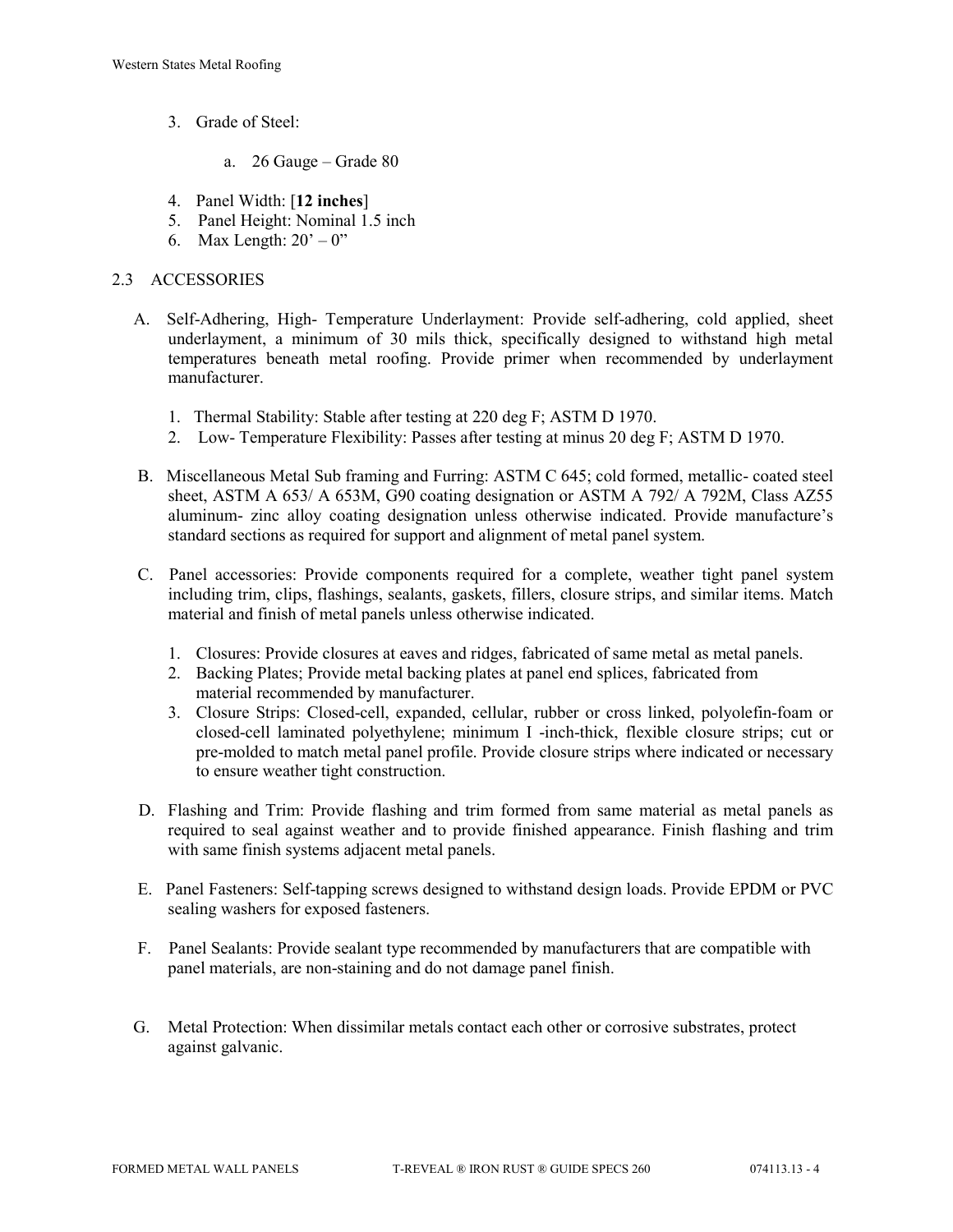# 2.4 FABRICATION

- A. General: Fabricate and finish metal panels and accessories at the factory, by manufacturer's standard procedures and processes, as necessary to fulfill indicated performance requirements demonstrated by laboratory testing. Comply with indicated profiles and with dimensional and structural requirements.
- B. Provide panel profile, including major ribs and intermediate stiffening ribs, if any, for full length of panel.
- C. Sheet Metal Flashing and Trim: Fabricate flashing and trim to comply with manufacturer's recommendations and recommendation in SMACNA's "Architectural Sheet Metal Manual" that apply to design, dimensions, metal, and other characteristics of item indicated.

## 2.5 FINISHES

- A. Protect mechanical and painted finishes on exposed surfaces from damage by applying a strippable, temporary protective covering before shipping.
- B. Appearance of Finished Work: Variations in appearance of abutting or adjacent pieces are acceptable if they are within one- half of the range of approved Samples. Noticeable variations in same piece are unacceptable. Variations in appearance of other components are acceptable if they are within the range of approved Samples and are assembled or installed to minimize contrast.
- C. Steel Panels Finish:
	- 1. Exterior Finish: Western States Metal Roofing, Iron Rust ®, SMP Paint System, consisting of  $0.15 - 0.30$  mil primer with  $0.70 - 0.90$  base coat and a  $0.10 - 0.50$  mil print coat. Dry film thickness per ASTM D1400.
	- 2. Interior Finish: Standard Polyester backer finish consisting of 0.15 0.25 mil primer coat and a  $0.30 - 0.40$  backer coat with a minimum total dry film thickness of  $0.45 - 0.65$  mil.

# PART 3- EXECUTION

#### 3.1 EXAMINATION

- A. Examine substrates, area, and conditions, with installer present, for compliance with requirements for installation tolerances, metal panel supports, and other conditions affecting performance of the work.
	- 1. Examine wall framing to verify that girths, angles, channels, studs, and other structural panel support members and anchorage have been installed within alignment tolerance required by metal wall panel manufacturer.
	- 2. Examine solid roof sheathing to verify that sheathing joints are supported by framing or blocking and that installation is within flatness tolerances required by metal roof panel manufacture.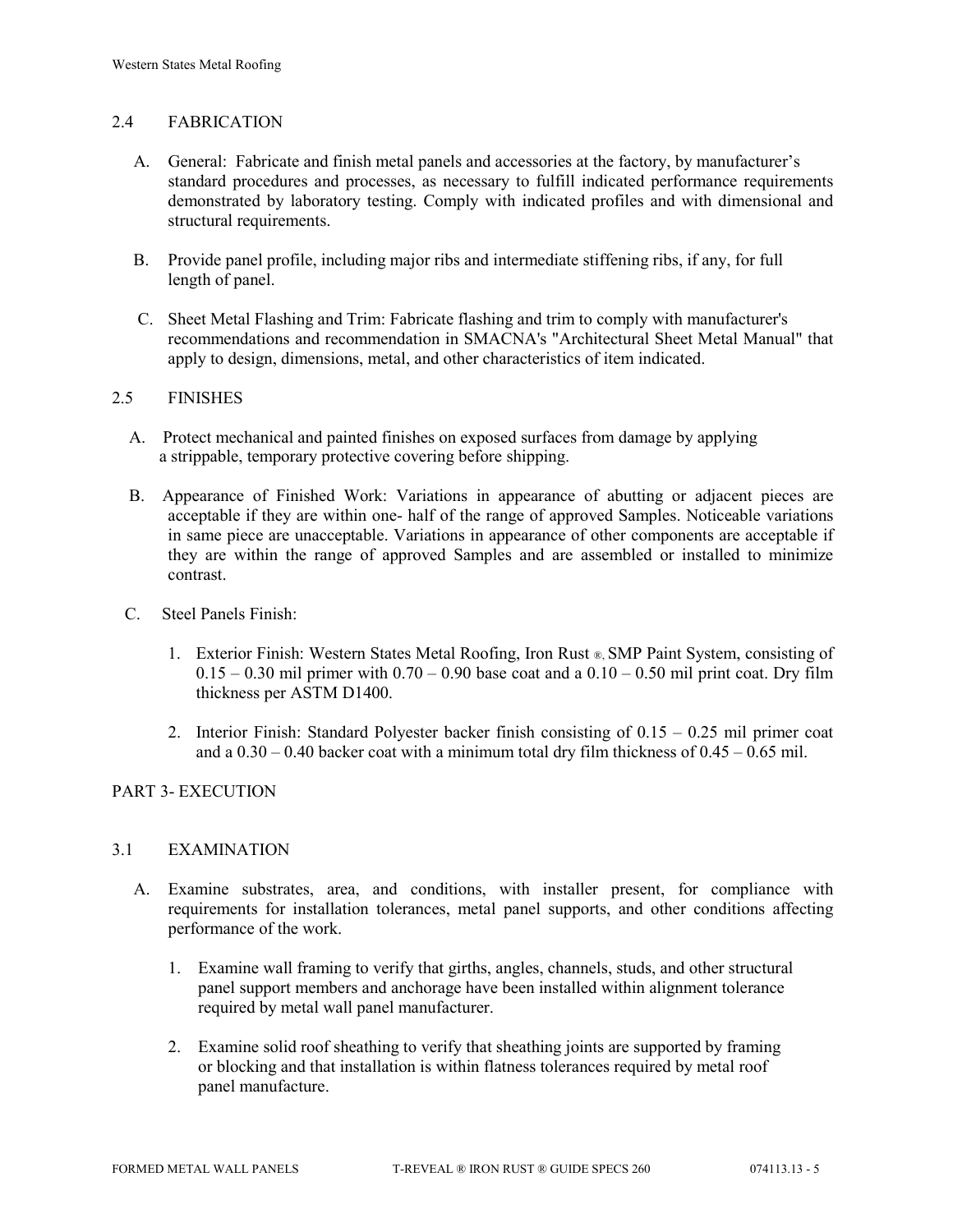- a. Verify that air or water-resistive barriers have been installed over sheathing or backing substrate to prevent air infiltration or water penetration.
- B. Examine roughing-in for components and systems penetrating metal panels to verify actual locations of penetrations relative to seam locations of metal panels before installation.
- C. Proceed with installation only after unsatisfactory conditions have been corrected.

# 3.2 PREPARATION

 A. Miscellaneous Supports; Install sub framing, furring and other miscellaneous panel support members and anchorage according to ASTM C 754 and metal panel manufacturer's written recommendations.

# 3.3 UNDERLAYMENT INSTALLATION

- A. Self- Adhering Sheet Underlayment: Apply primer if required by manufacturer. Comply with temperature restrictions of underlayment manufacturer for installation. Apply at locations indicated on Drawings, wrinkle free, in shingle fashion to shed water, and with end laps of not less than 6 inches staggered 24 inches between courses. Overlap side edges not less than 3- ½ inches. Roll laps with roller. Cover underlayment within 14 days.
- B. Felt Underlayment: Apply at locations indicated [below] [on drawings], in shingle fashion to shed water. And with lapped joints of not less than 2 inches.
	- 1. Apply over the entire roof surface.
	- 2. Apply on roof not covered by self- adhering sheet underlayment. Lap over edges of self adhering sheet underlayment not less than 3 inches, in shingle fashion to shed water.
- C. Slip Sheet: Apply slip sheet over underlayment before installing metal roof panels.
- D. Flashings: Install flashings to cover underlayment to comply with requirements specified in Section 076200 "Sheet Metal Flashing and Trim."

# 3.4 METAL PANEL INSTALLATION

- A. General: Install metal panels according to manufacturer's written instructions in orientation, sizes, and locations indicated. Install panels perpendicular to supports unless otherwise indicated. Anchor metal panels and other components of the work securely in place, with provisions for thermal and structural movement.
	- 1. Shim or otherwise plumb substrates receiving metal panels.
	- 2. Flash and seal metal panels at perimeter of all openings. Fasten with self-tapping screws. do not begin installation until air or water- resistive barriers and flashings that are concealed by metal panels are installed.
	- 3. Install screw fasteners in predrilled holes.
	- 4. Locate and space fastenings in uniform vertical and horizontal alignment.
	- 5. Install flashing and trim as metal panel work proceeds.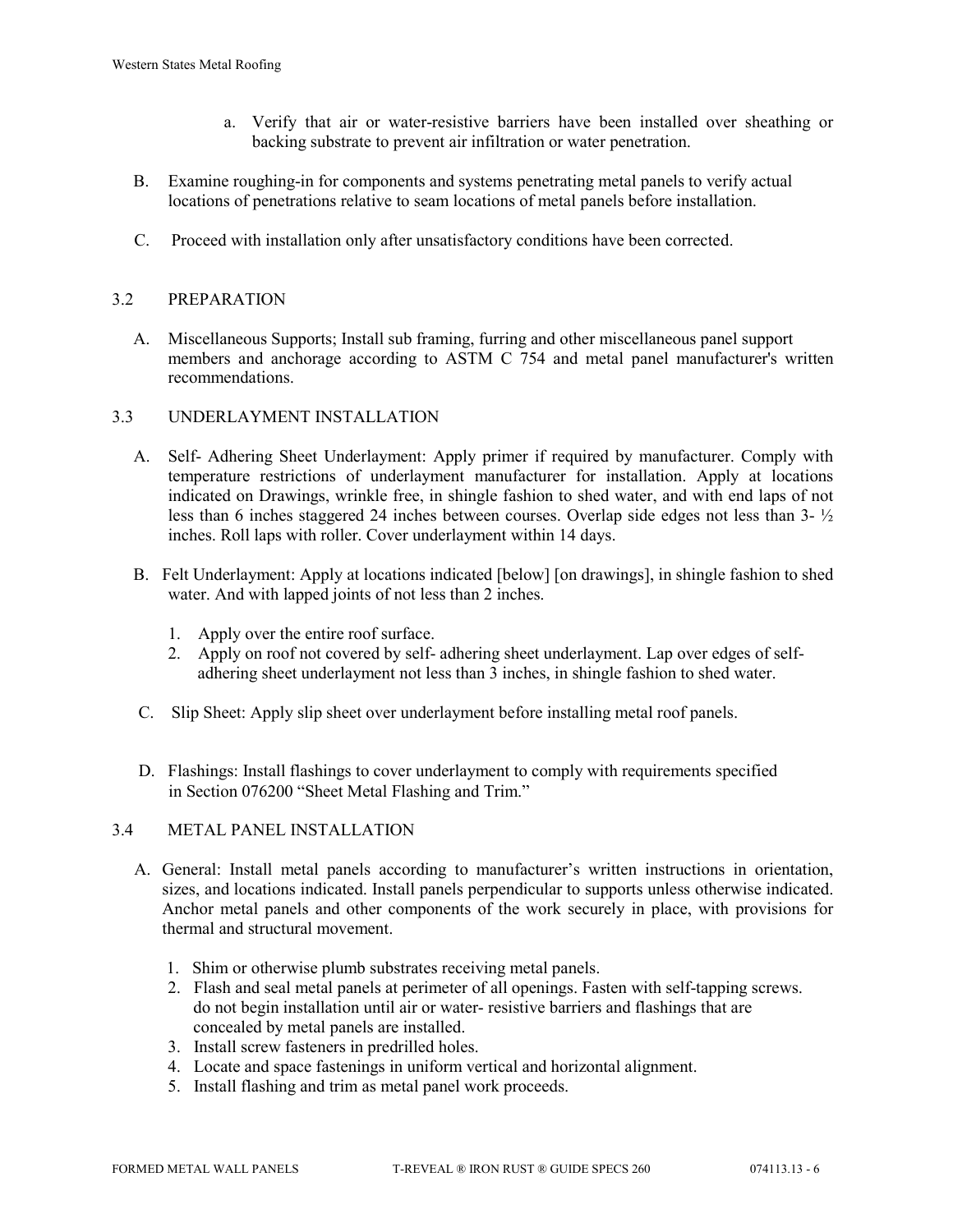- 6. Locate panel splices over, but not attached to, structural supports. Stagger panel splices and end laps to avoid a four – panel lap splice condition.
- 7. Align bottoms of metal panels and fasten with blind rivets, bolts, or self- tapping screws. Fasten flashings and trim around openings and similar elements with self-tapping screws.
- 8. Provide weather tight escutcheons for pipe—and conduit- penetrating panels.

# B. Fasteners:

- 1. Steel Panels: Use galvanized steel fasteners.
- C. Metal Protection: When dissimilar metals contact each other or corrosive substrates, protect against galvanic action.
- D. Lap-Seam Metal Panels: Fasten metal panels to supports with fasteners at each lapped joint at location and spacing recommended by manufacturer.
	- 1. Lap ribbed or fluted sheets one full rib. Apply panels and associated items true to line for neat and weather tight enclosure.
	- 2. Provide metal backed washers under heads of exposed fasteners bearing on weather side of metal panels.
	- 3. Locate and space exposed fasteners in uniform vertical and horizontal alignment. Use proper tools to obtain controlled uniform compression for positive seal without rupture of washer.
	- 4. Install screw fasteners with power tools having controlled torque adjusted to compress Washer tightly without damage to washer, screw threads or panels. Install screws in predrilled holes.
	- 5. Flash and seal pans with weather closures at perimeter of all openings.
- E. Accessory Installation: install accessories with positive anchorage to building and weather tight Mounting, and provide for thermal expansion. Coordinate installation with flashings and other components.
	- 1. Install components, required for a complete metal panel system including trim, copings, corners, seam covers, flashings, sealants, gaskets, fillers, closure strips and similar items. Provide types indicated by metal wall panel manufacturer; or, if not indicated, provide types recommended by metal panel manufacturer.
- F. Flashing and Trim: Comply with performance requirements manufacturer's written installation instructions, and SMACNA's "Architectural Sheet Metal Manual." Provide concealed fasteners where possible, and set units true to line and level. Install work with laps, joints and seams that are permanently watertight.
	- 1. Install exposed flashing and trim that is without buckling and tool marks, and that is true to line and levels indicated, with exposed edges folded back to form hems. Install sheet metal flashing and trim to fit substrates and achieve waterproof performance.
	- 2. Expansion Provisions: Provide for thermal expansion of exposed flashing and trim. Space movement joint at a maximum of 10 feet with no joints allowed within 24 inches of corner or intersection. Where lapped expansion provisions cannot be used or would not be sufficiently waterproof, form expansion joints of intermeshing hooked flanges, not less than 1 inch deep, filled with mastic sealant (concealed within joints).